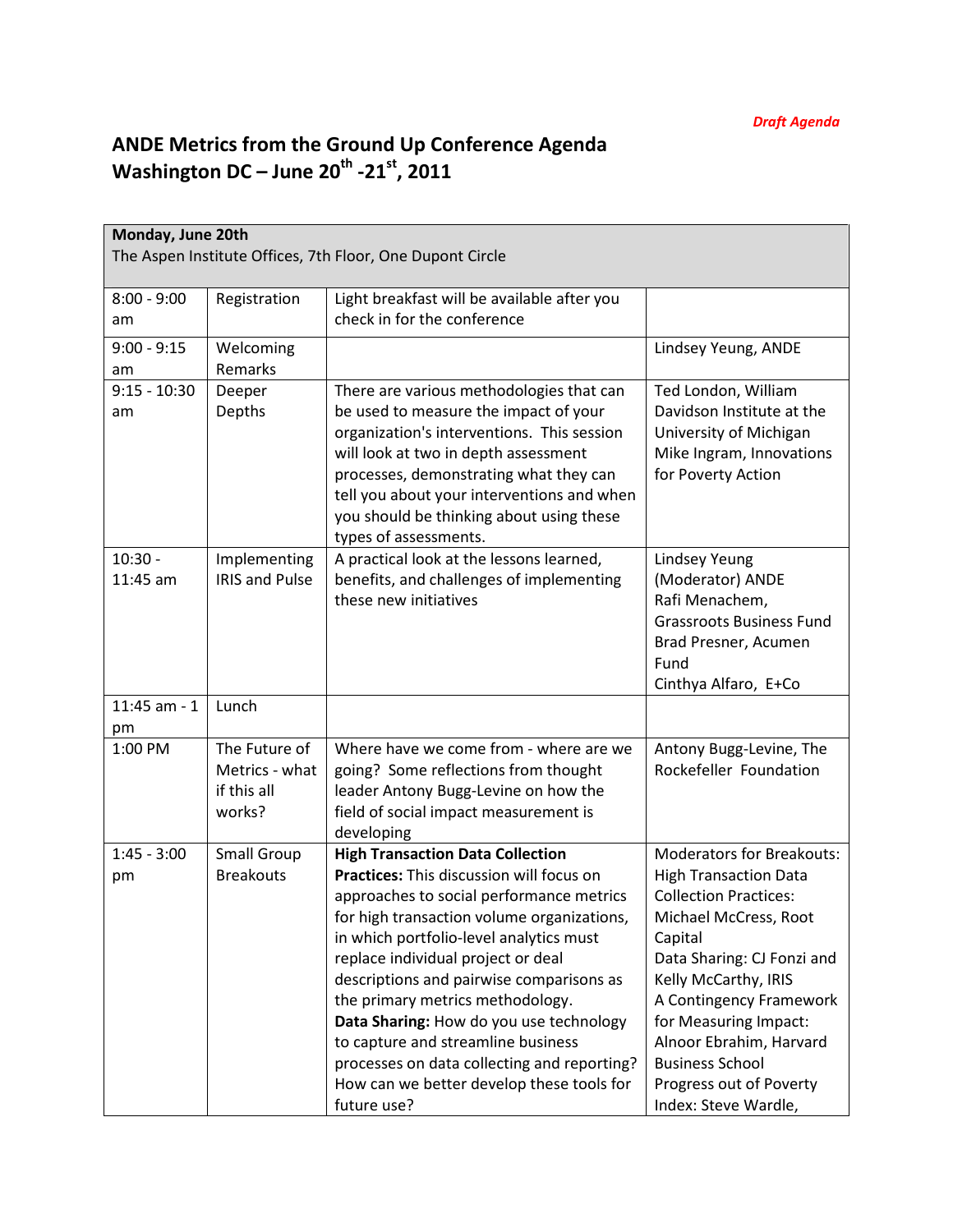|                                                   |                               | A Contingency Framework for Measuring          | <b>Grameen Foundation</b>  |  |  |
|---------------------------------------------------|-------------------------------|------------------------------------------------|----------------------------|--|--|
|                                                   |                               | Impact: Feedback and next steps on the         |                            |  |  |
|                                                   |                               | development of a diagnostic tool to help       |                            |  |  |
|                                                   |                               | organizations assess their impact              |                            |  |  |
|                                                   |                               | The Progress out of Poverty Index: Here        |                            |  |  |
|                                                   |                               | how one investor thinks about using the        |                            |  |  |
|                                                   |                               | PPI to measure the poverty levels of the       |                            |  |  |
|                                                   |                               | communities they invest in, and learn how      |                            |  |  |
|                                                   |                               | you could use the PPI at your organization.    |                            |  |  |
| $3:30 - 4:15$                                     | <b>IRIS Report</b>            | Come learn about the first findings from       | CJ Fonzi, The GIIN         |  |  |
| pm                                                |                               | aggregated data in the IRIS repository.        |                            |  |  |
| $4:30 - 5:00$                                     | Wrap up                       |                                                |                            |  |  |
| pm                                                |                               |                                                |                            |  |  |
| $5:30 - 7:00$                                     | <b>Happy Hour</b>             | Debrief all the great metrics insights you     |                            |  |  |
| pm                                                |                               | generated over a glass of meticulously         |                            |  |  |
|                                                   |                               | measured concoctions                           |                            |  |  |
| $7:30 - 10:00$                                    | <b>Small Dinners</b>          | Sign up for small group dinners around the     |                            |  |  |
| pm                                                |                               | city to get your fill of metrics conversation. |                            |  |  |
| Tuesday, June 21st<br>ACE - 1B, One Dupont Circle |                               |                                                |                            |  |  |
|                                                   |                               |                                                |                            |  |  |
|                                                   |                               |                                                |                            |  |  |
| 8:30 - 9 am                                       | Coffee and<br>light breakfast |                                                |                            |  |  |
| $9:00 - 10:15$                                    | <b>GIIRS Report</b>           | The Global Impact Investing and Reporting      | Flory Wilson, GIIRS        |  |  |
| am                                                |                               | Standards (GIIRS) interviewed over 100         | Tanya Beja, Ignia Partners |  |  |
|                                                   |                               | companies throughout the developing            |                            |  |  |
|                                                   |                               | world as a first step in the GIIRS rating      |                            |  |  |
|                                                   |                               | process. The GIIRS team and Ignia, one of      |                            |  |  |
|                                                   |                               | the GIIRS pioneer funds, will share their      |                            |  |  |
|                                                   |                               | insights from this experience of going         |                            |  |  |
|                                                   |                               | through this impact assessment survey.         |                            |  |  |
| $10:15 -$                                         | Coffee break                  |                                                |                            |  |  |
| 10:45 am                                          |                               |                                                |                            |  |  |
| 10:45 am -                                        | Measuring                     | How do organizations measure the impact        | Rhett Morris, Endeavor     |  |  |
| 12:00 pm                                          | impact within                 | that investing in Small and Growing            | Stephanie Komsa, SEAF      |  |  |
|                                                   | SGBs:                         | Businesses (SGBs) has on employees?            |                            |  |  |
|                                                   | Employees                     | What lessons have they learned to ensure       |                            |  |  |
|                                                   |                               | they are capturing impact of hiring certain    |                            |  |  |
| 12:00 -1:00                                       | Lunch                         | groups of employees?                           |                            |  |  |